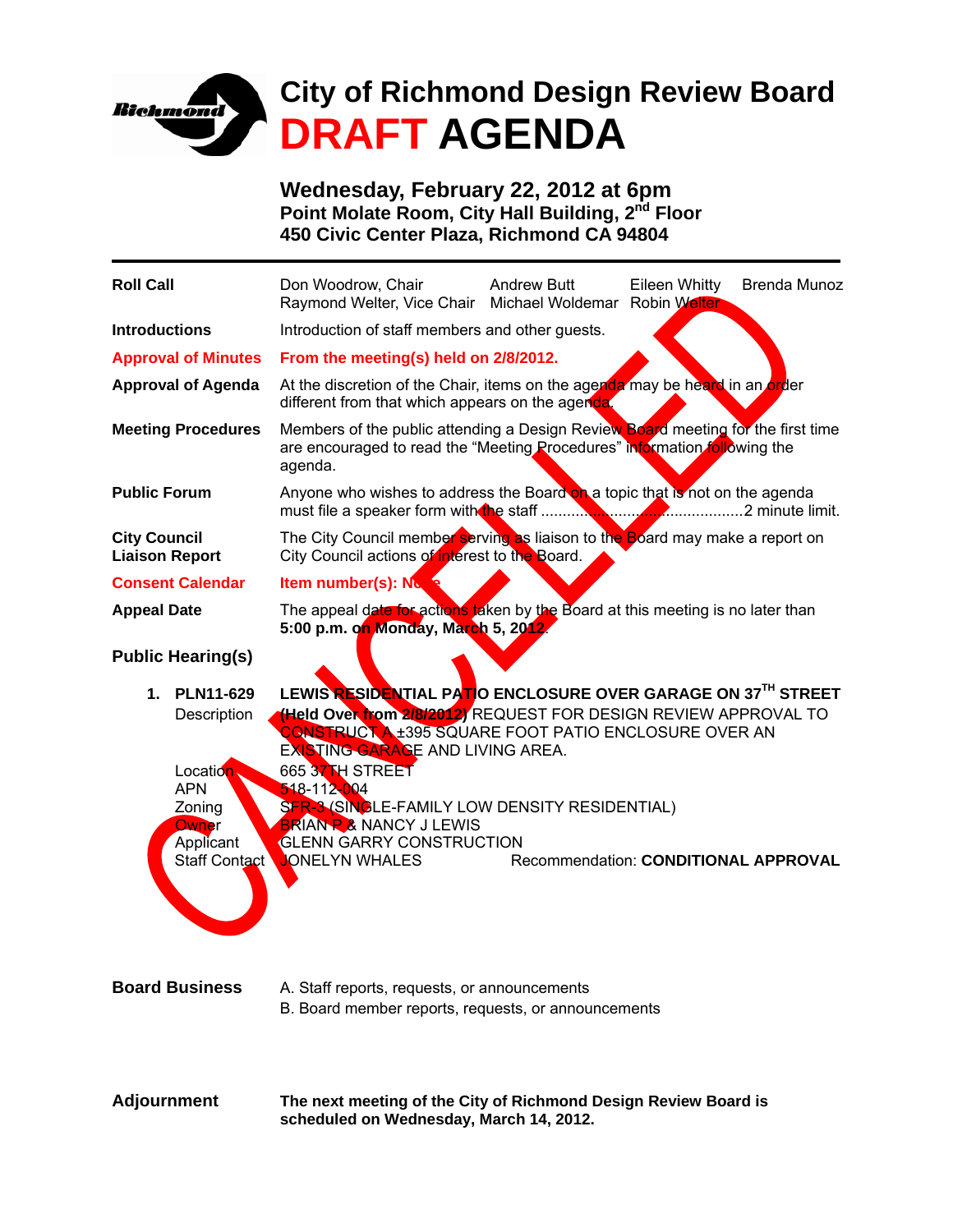**Meeting Procedures** Function of a Public Hearing ● A public hearing is intended to inform the public of pending proposals and to enable members of the public to present relevant information and viewpoints before any Board action. The Board encourages community participation at its meetings and has established procedures that are intended to accommodate public input in a timely manner as follows.

> **Speaker Registration ●** Persons wishing to speak on a particular item on the agenda must file a speaker form with the staff prior to the Board's consideration of the item. Once discussion on the agenda item begins, only those persons who have previously submitted speaker forms will be permitted to speak on the item.

**Consent Calendar** ● Applications that are considered routine by the Staff have been placed on the consent calendar with a recommendation to approve, conditionally approve, or continue the item to a date certain. The Board may act in one motion to adopt the staff recommendations on those items.

Prior to voting on the consent calendar, the Chair will ask if any member of the public wishes to speak on any of the items listed on the consent calendar. If you wish to speak, please rise and request that the agenda item be removed from the consent calendar. Items removed will be discussed in the numerical order listed in the agenda.

## **Public Hearing Procedure**

- 1. Chair identifies the agenda item and explains any deviation from the standard speaker rules.
- 2. Staff presents a brief project summary and makes a preliminary recommendation.
- 3. Board members may ask questions of Staff regarding the proposal.
- 4. Applicant is invited to describe and explain the proposal ........5 minute limit.
- 5. Registered speakers ................................................................2 minute limit.
- 6. Applicant may make rebuttal comments ..................................2 minute limit.
- 7. Board members may ask follow-up questions of the speakers at any time.
- 8. Staff presents a final summary and recommendation.
- 9. Board members discuss the proposal and vote to either to close or to continue the public hearing to a specific date.

10. If the public hearing is closed, Board members further discuss the proposal and vote to approve, to approve with conditions, or to deny the application. 11. Chair informs the audience of the Board's action and appeal process.

**Appeals** ● Decisions of the Design Review Board may be appealed to the City Council within ten days. Appeals must be submitted to the City Clerk's office in writing and must indicate the reasons that the Board's action should be reversed.

**Legal Challenge Notice** • If you challenge a decision on any of the items on this agenda in court, you may be limited to only those issues you or someone else raised at any public hearing on the item challenged, or in written correspondence delivered to the public entity conducting the hearing at, or prior to, the public hearing.

**Meeting Time Limits** ● If all of the agenda items are not completed by 9:00 PM, the items remaining shall be continued to the next regular meeting unless the Board votes to extend the meeting.

**Staff Reports and Tentative Recommendations** ● Copies of the Staff reports for the public hearing items on this agenda can be viewed on the City of Richmond's website at: www.ci.richmond.ca.us/documentcenterii.asp Go to: Planning and Building Services **>** Planning Division > Boards and Commissions > Design Review Board **>** Reports.

**Cell Phones** ● Please silence all cell phones, pagers, and other electronic